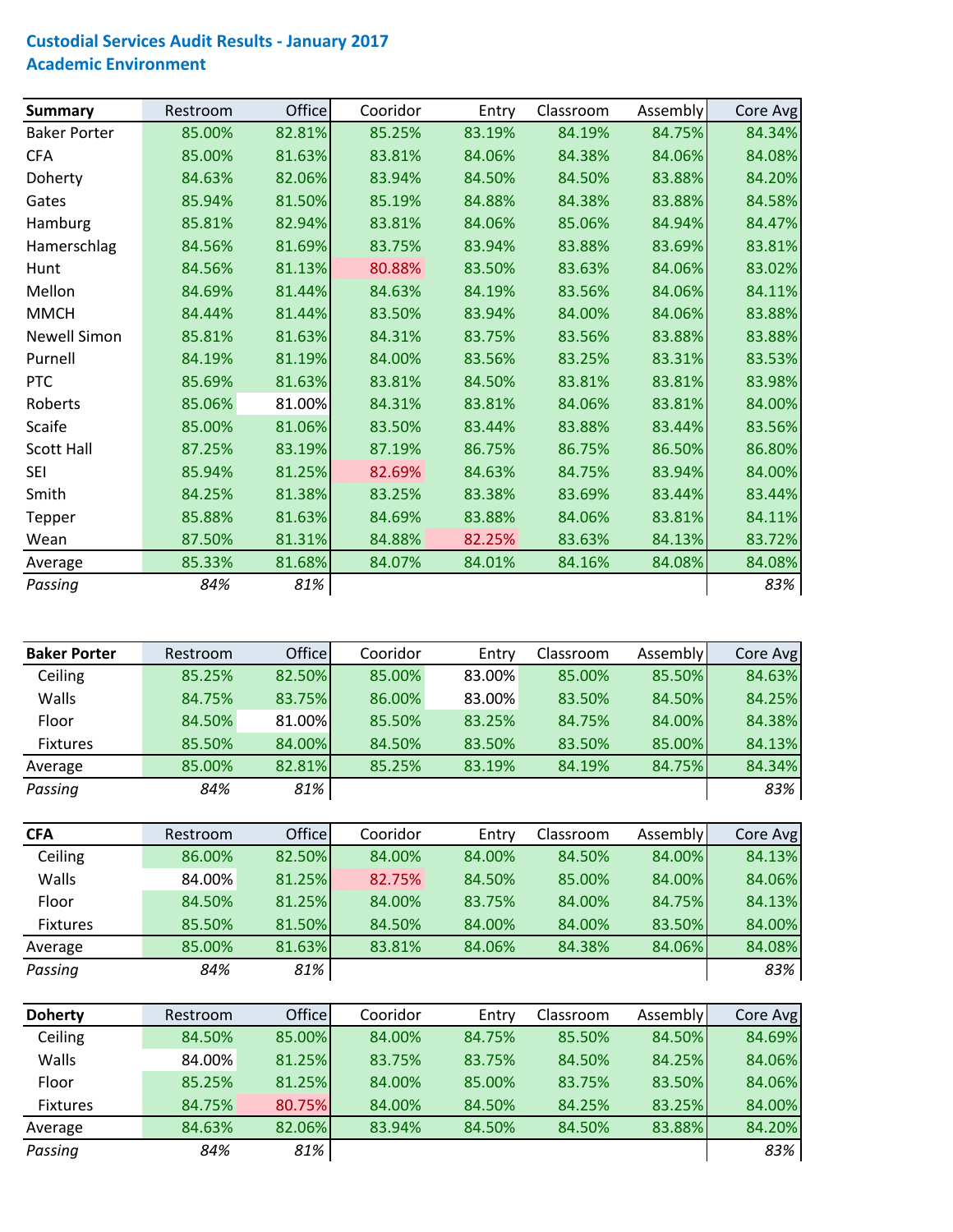| Gates               | Restroom | Office | Cooridor | Entry  | Classroom | Assembly     | Core Avg |
|---------------------|----------|--------|----------|--------|-----------|--------------|----------|
| Ceiling             | 86.50%   | 82.50% | 85.00%   | 85.25% | 85.00%    | 85.25%       | 85.13%   |
| Walls               | 85.50%   | 81.25% | 84.75%   | 85.50% | 84.00%    | 83.50%       | 84.44%   |
| Floor               | 85.50%   | 81.25% | 85.00%   | 83.75% | 85.00%    | 83.25%       | 84.25%   |
| Fixtures            | 86.25%   | 81.00% | 86.00%   | 85.00% | 83.50%    | 83.50%       | 84.50%   |
| Average             | 85.94%   | 81.50% | 85.19%   | 84.88% | 84.38%    | 83.88%       | 84.58%   |
| Passing             | 84%      | 81%    |          |        |           |              | 83%      |
|                     |          |        |          |        |           |              |          |
| <b>Hamburg</b>      | Restroom | Office | Cooridor | Entry  | Classroom | Assembly     | Core Avg |
| Ceiling             | 86.00%   | 84.75% | 83.75%   | 84.00% | 85.50%    | 85.00%       | 84.56%   |
| Walls               | 85.00%   | 82.50% | 83.25%   | 83.75% | 85.00%    | 85.25%       | 84.31%   |
| Floor               | 86.00%   | 83.00% | 83.75%   | 83.75% | 84.75%    | 85.00%       | 84.31%   |
| Fixtures            | 86.25%   | 81.50% | 84.50%   | 84.75% | 85.00%    | 84.50%       | 84.69%   |
| Average             | 85.81%   | 82.94% | 83.81%   | 84.06% | 85.06%    | 84.94%       | 84.47%   |
| Passing             | 84%      | 81%    |          |        |           |              | 83%      |
| Hamerschlag         | Restroom | Office | Cooridor | Entry  | Classroom | Assembly     | Core Avg |
| Ceiling             | 85.00%   | 82.25% | 84.50%   | 84.50% | 85.00%    | 84.00%       | 84.50%   |
| Walls               | 85.00%   | 82.00% | 84.00%   | 84.00% | 83.75%    | 83.50%       | 83.81%   |
| Floor               | 84.50%   | 81.25% | 83.25%   | 83.75% | 83.50%    | 84.00%       | 83.63%   |
| Fixtures            | 83.75%   | 81.25% | 83.25%   | 83.50% | 83.25%    | 83.25%       | 83.31%   |
| Average             | 84.56%   | 81.69% | 83.75%   | 83.94% | 83.88%    | 83.69%       | 83.81%   |
| Passing             | 84%      | 81%    |          |        |           |              | 83%      |
| <b>Hunt</b>         | Restroom | Office | Cooridor | Entry  | Classroom | Assembly     | Core Avg |
| Ceiling             | 85.00%   | 81.50% | 84.00%   | 83.75% | 84.50%    | 84.50%       | 84.19%   |
| Walls               | 84.50%   | 80.75% | 83.50%   | 83.75% | 83.50%    | 84.00%       | 83.69%   |
| Floor               | 83.75%   | 81.25% | 72.50%   | 83.25% | 83.25%    | 84.00%       | 80.75%   |
| Fixtures            | 85.00%   | 81.00% | 83.50%   | 83.25% | 83.25%    | 83.75%       | 83.44%   |
| Average             | 84.56%   | 81.13% | 80.88%   | 83.50% | 83.63%    | 84.06%       | 83.02%   |
| Passing             | 84%      | $81\%$ |          |        |           | $\mathbf{I}$ | 83%      |
| <b>Mellon</b>       | Restroom | Office | Cooridor | Entry  | Classroom | Assembly     | Core Avg |
| Ceiling             | 85.00%   | 82.50% | 85.00%   | 84.50% | 84.75%    | 85.00%       | 84.81%   |
| Walls               | 85.00%   | 81.25% | 85.00%   | 84.00% | 83.25%    | 84.50%       | 84.19%   |
| Floor               | 84.25%   | 81.25% | 84.50%   | 84.50% | 83.25%    | 83.50%       | 83.94%   |
| Fixtures            | 84.50%   | 80.75% | 84.00%   | 83.75% | 83.00%    | 83.25%       | 83.50%   |
| Average             | 84.69%   | 81.44% | 84.63%   | 84.19% | 83.56%    | 84.06%       | 84.11%   |
| Passing             | 84%      | 81%    |          |        |           |              | 83%      |
| <b>MMCH</b>         | Restroom | Office | Cooridor | Entry  | Classroom | Assembly     | Core Avg |
| Ceiling             | 85.00%   | 82.50% | 83.75%   | 84.50% | 84.50%    | 84.50%       | 84.31%   |
| Walls               | 84.50%   | 81.25% | 83.25%   | 84.00% | 84.00%    | 84.00%       | 83.81%   |
| Floor               | 83.75%   | 80.75% | 83.50%   | 83.75% | 83.75%    | 83.75%       | 83.69%   |
| Fixtures            | 84.50%   | 81.25% | 83.50%   | 83.50% | 83.75%    | 84.00%       | 83.69%   |
| Average             | 84.44%   | 81.44% | 83.50%   | 83.94% | 84.00%    | 84.06%       | 83.88%   |
| Passing             | 84%      | 81%    |          |        |           |              | 83%      |
|                     |          |        |          |        |           |              |          |
| <b>Newell Simon</b> | Restroom | Office | Cooridor | Entry  | Classroom | Assembly     | Core Avg |
| Ceiling             | 86.00%   | 82.50% | 84.00%   | 84.50% | 84.50%    | 84.75%       | 84.44%   |
| Walls               | 85.00%   | 82.00% | 82.75%   | 83.75% | 83.50%    | 84.00%       | 83.50%   |
|                     |          |        |          |        |           |              |          |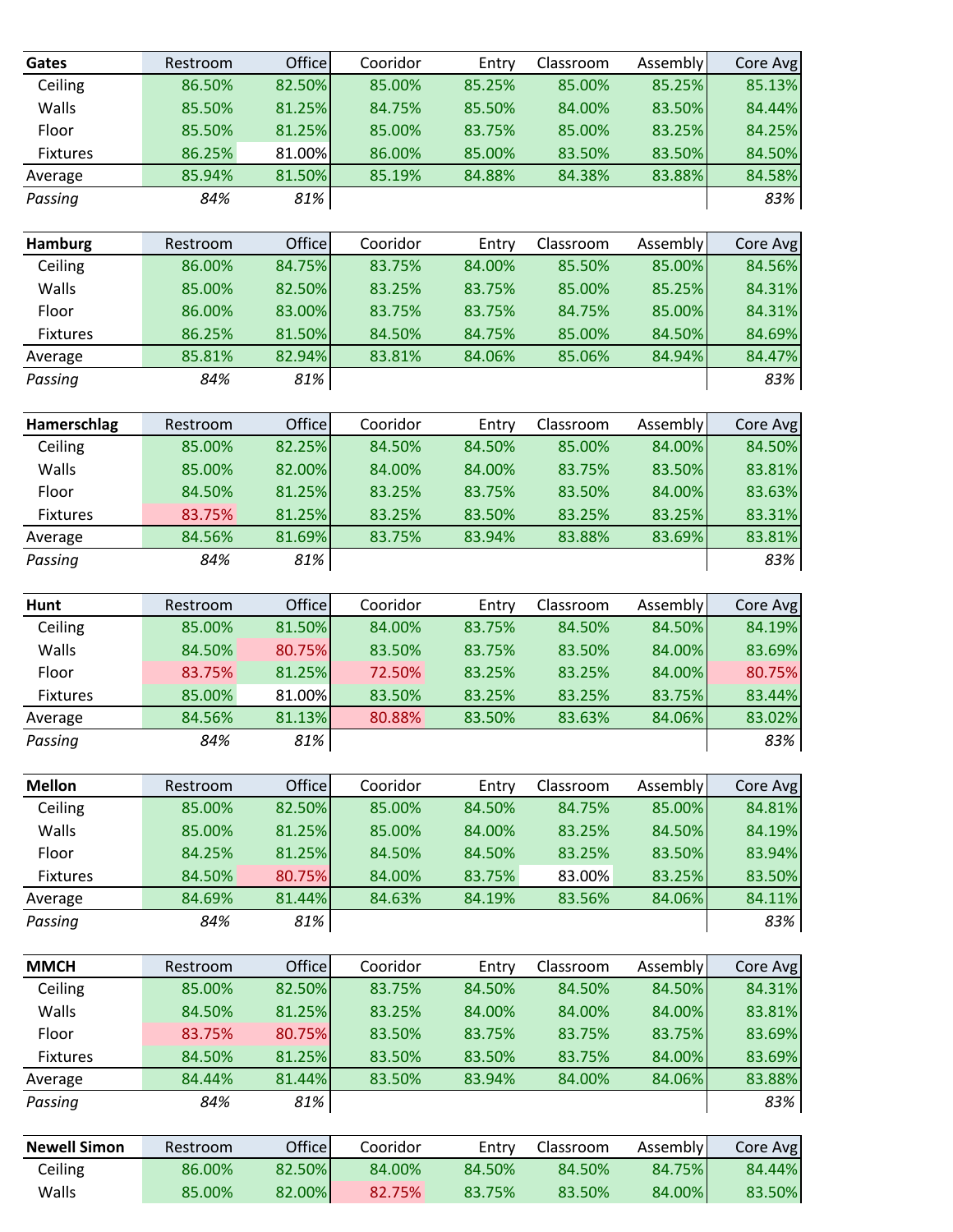| Floor               | 86.25%           | 81.25%           | 85.00%           | 83.50%           | 83.25%           | 83.50%           | 83.81%           |
|---------------------|------------------|------------------|------------------|------------------|------------------|------------------|------------------|
| <b>Fixtures</b>     | 86.00%           | 80.75%           | 85.50%           | 83.25%           | 83.00%           | 83.25%           | 83.75%           |
| Average             | 85.81%           | 81.63%           | 84.31%           | 83.75%           | 83.56%           | 83.88%           | 83.88%           |
| Passing             | 84%              | 81%              |                  |                  |                  |                  | 83%              |
| <b>Purnell</b>      | Restroom         | Office           | Cooridor         | Entry            | Classroom        | Assembly         | Core Avg         |
| Ceiling             | 84.50%           | 81.50%           | 85.00%           | 84.00%           | 83.75%           | 84.00%           | 84.19%           |
| Walls               | 84.00%           | 80.75%           | 83.75%           | 83.50%           | 83.25%           | 83.25%           | 83.44%           |
| Floor               | 83.75%           | 81.25%           | 83.75%           | 83.25%           | 83.00%           | 83.00%           | 83.25%           |
| Fixtures            | 84.50%           | 81.25%           | 83.50%           | 83.50%           | 83.00%           | 83.00%           | 83.25%           |
| Average             | 84.19%           | 81.19%           | 84.00%           | 83.56%           | 83.25%           | 83.31%           | 83.53%           |
| Passing             | 84%              | 81%              |                  |                  |                  |                  | 83%              |
|                     |                  |                  |                  |                  |                  |                  |                  |
| <b>PTC</b>          | Restroom         | Office           | Cooridor         | Entry            | Classroom        | Assembly         | Core Avg         |
| Ceiling             | 86.50%           | 82.50%           | 85.00%           | 85.00%           | 83.75%           | 84.50%           | 84.56%           |
| Walls               | 86.25%           | 81.25%           | 83.50%           | 83.75%           | 83.50%           | 83.25%           | 83.50%           |
| Floor               | 85.50%           | 81.25%           | 83.25%           | 84.75%           | 83.50%           | 83.00%           | 83.63%           |
| <b>Fixtures</b>     | 84.50%           | 81.50%           | 83.50%           | 84.50%           | 84.50%           | 84.50%           | 84.25%           |
| Average             | 85.69%           | 81.63%           | 83.81%           | 84.50%           | 83.81%           | 83.81%           | 83.98%           |
| Passing             | 84%              | 81%              |                  |                  |                  |                  | 83%              |
| <b>Roberts</b>      | Restroom         | Office           | Cooridor         | Entry            | Classroom        | Assembly         | Core Avg         |
| Ceiling             | 84.75%           | 81.25%           | 85.00%           | 85.00%           | 85.00%           | 85.00%           | 85.00%           |
| Walls               | 85.00%           | 80.75%           | 84.50%           | 83.50%           | 84.50%           | 84.00%           | 84.13%           |
| Floor               | 85.00%           | 80.75%           | 84.00%           | 83.50%           | 83.25%           | 83.00%           | 83.44%           |
| Fixtures            | 85.50%           | 81.25%           | 83.75%           | 83.25%           | 83.50%           | 83.25%           | 83.44%           |
|                     |                  |                  |                  |                  |                  |                  |                  |
| Average             | 85.06%           | 81.00%           | 84.31%           | 83.81%           | 84.06%           | 83.81%           | 84.00%           |
| Passing             | 84%              | 81%              |                  |                  |                  |                  | 83%              |
| <b>Scaife</b>       | Restroom         | Office           | Cooridor         | Entry            | Classroom        | Assembly         | Core Avg         |
| Ceiling             | 85.00%           | 81.25%           | 84.00%           | 83.75%           | 84.50%           | 84.50%           | 84.19%           |
| Walls               | 84.50%           | 80.75%           | 83.50%           | 83.50%           | 84.00%           | 83.00%           | 83.50%           |
| Floor               | 85.00%           | 81.00%           | 83.25%           | 83.25%           | 83.50%           | 83.00%           | 83.25%           |
| <b>Fixtures</b>     | 85.50%           | 81.25%           | 83.25%           | 83.25%           | 83.50%           | 83.25%           | 83.31%           |
| Average             | 85.00%           | 81.06%           | 83.50%           | 83.44%           | 83.88%           | 83.44%           | 83.56%           |
| Passing             | 84%              | 81%              |                  |                  |                  |                  | 83%              |
| <b>Scott</b>        | Restroom         | Office           | Cooridor         | Entry            | Classroom        | Assembly         | Core Avg         |
| Ceiling             | 87.50%           | 83.75%           | 87.50%           | 87.25%           | 87.50%           | 87.50%           | 87.44%           |
| Walls               | 87.50%           | 83.50%           | 87.50%           | 86.25%           | 86.00%           | 86.25%           | 86.50%           |
| Floor               | 87.00%           | 83.00%           | 87.00%           | 86.50%           | 87.00%           | 86.25%           | 86.69%           |
| <b>Fixtures</b>     | 87.00%           | 82.50%           | 86.75%           | 87.00%           | 86.50%           | 86.00%           | 86.56%           |
| Average             | 87.25%           | 83.19%           | 87.19%           | 86.75%           | 86.75%           | 86.50%           | 86.80%           |
| Passing             | 84%              | 81%              |                  |                  |                  |                  | 83%              |
|                     |                  |                  |                  |                  |                  |                  |                  |
| <b>SEI</b>          | Restroom         | Office           | Cooridor         | Entry            | Classroom        | Assembly         | Core Avg         |
| Ceiling             | 86.25%           | 81.50%           | 86.25%           | 86.00%           | 85.50%           | 85.00%           | 85.69%           |
| Walls               | 86.00%           | 81.00%           | 85.00%           | 85.00%           | 84.00%           | 84.00%           | 84.50%           |
| Floor               | 85.50%           | 81.25%           | 75.00%           | 84.00%           | 85.00%           | 83.50%           | 81.88%           |
| Fixtures<br>Average | 86.00%<br>85.94% | 81.25%<br>81.25% | 84.50%<br>82.69% | 83.50%<br>84.63% | 84.50%<br>84.75% | 83.25%<br>83.94% | 83.94%<br>84.00% |